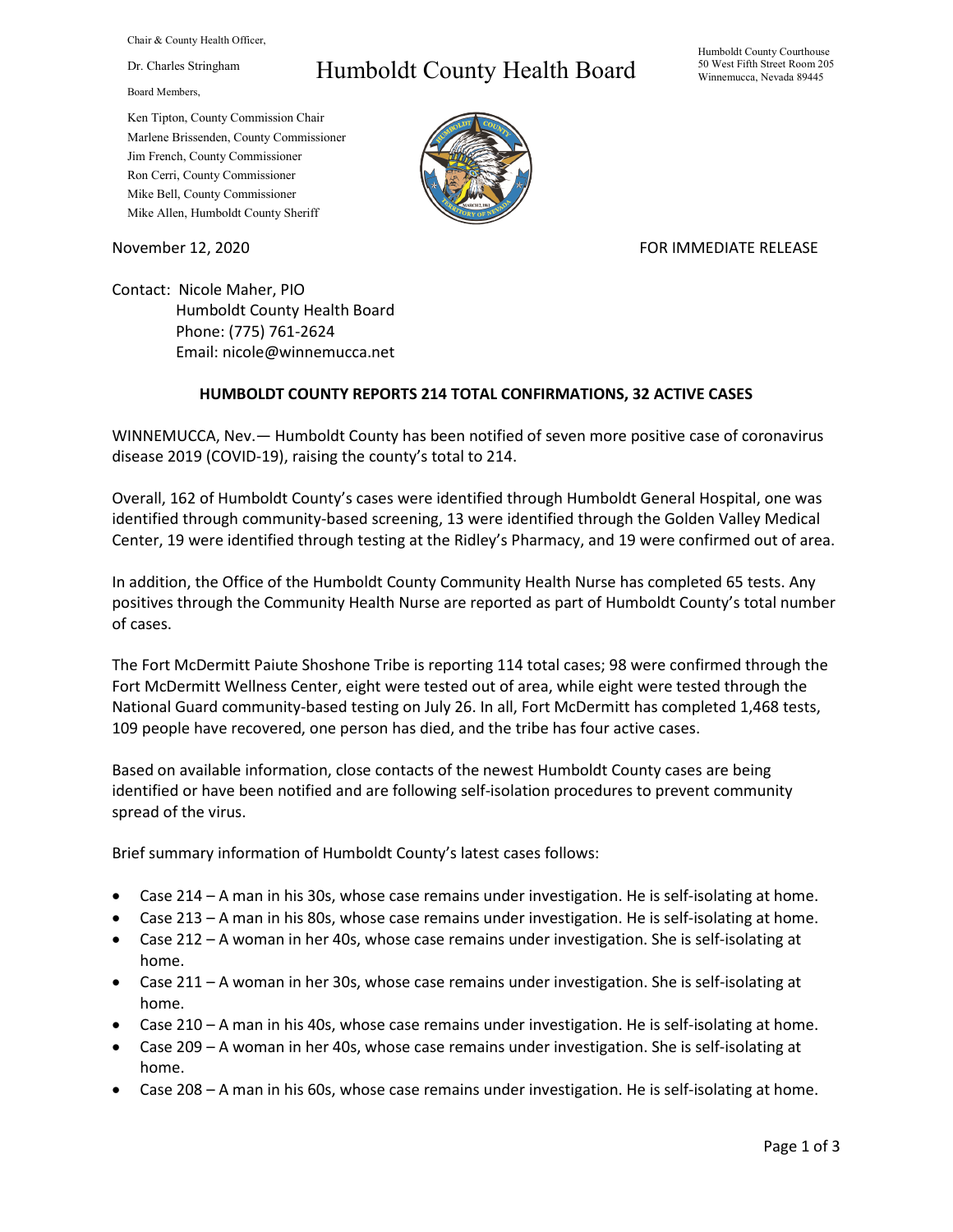Of the previous 207 cases, 178 have recovered, 24 are self-isolating, one is hospitalized, and four have died; Humboldt County has 32 active cases.

On Tuesday, November 10, Governor Steve Sisolak asked Nevadans to voluntarily stay at home for the next two weeks as COVID-19 cases spike statewide, warning that if numbers don't improve, he will be forced to take more drastic measures.

Governor Sisolak's "Stay at Home 2.0" order asks residents not to visit public locations unless absolutely necessary, not to gather with those outside of their households, and to choose curbside pickup at stores and restaurants.

The governor is also asking employees to telework as much as possible for the next two weeks and to host meetings virtually instead of in conference rooms.

"For the next two weeks, we must mimic our stay-at-home behaviors from this past spring," Sisolak said during the press conference. "If we do so, we believe we can begin to turn around things in two weeks without having to place increased restrictions on our businesses or our schools."

COVID-19 cases in Nevada have now climbed to a higher level than they reached during this summer's peak. State health officials have attributed the rising numbers of cases in recent weeks to high levels of community spread, fueled by what some are calling "COVID fatigue," or a growing tiredness with coronavirus health measures such as mask wearing and social distancing.

Humboldt County Health Officer Charles Stringham, MD, said the attempt to slow down the virus's spread will only work if each resident agrees to invest in the strategy.

"This only works if we unify in our efforts," he said. "I am asking Humboldt County residents to take this two-week break ahead of the coming holidays to slow the spread, re-energize, and prepare for the final fight before we have a vaccine."

To prevent the spread of COVID-19 in Humboldt County:

- Stay home to limit exposure, and wear a facial covering if going out in public is necessary.
- Maintain 6 feet of distance from other people at all times.
- Wash hands often with soap and water for at least 20 seconds. If soap and water are not available, use an alcohol-based hand sanitizer.
- Avoid visiting sick people or those who are self-isolating.
- Avoid touching eyes, nose, and mouth.
- Cover coughs and sneezes with a tissue, and throw the tissue in the trash.
- Clean and disinfect frequently touched objects and surfaces.
- Self-isolate if they have had a known exposure, or if they are awaiting COVID-19 test results.
- Stay informed. The COVID-19 situation is changing frequently. Up-to-date information is available on the Centers for Disease Control and Prevention (CDC) [website.](http://www.cdc.gov/coronavirus/2019-ncov/index.html)

The Humboldt General Hospital Screening Clinic has moved to the HGH West Campus, located at 51 E. Haskell Street. From 8 a.m. to 5 p.m. Monday through Friday, the clinic offers drive-thru screening for asymptomatic and symptomatic persons. Those who are experiencing severe COVID-like symptoms should go directly to the HGH Emergency Department.